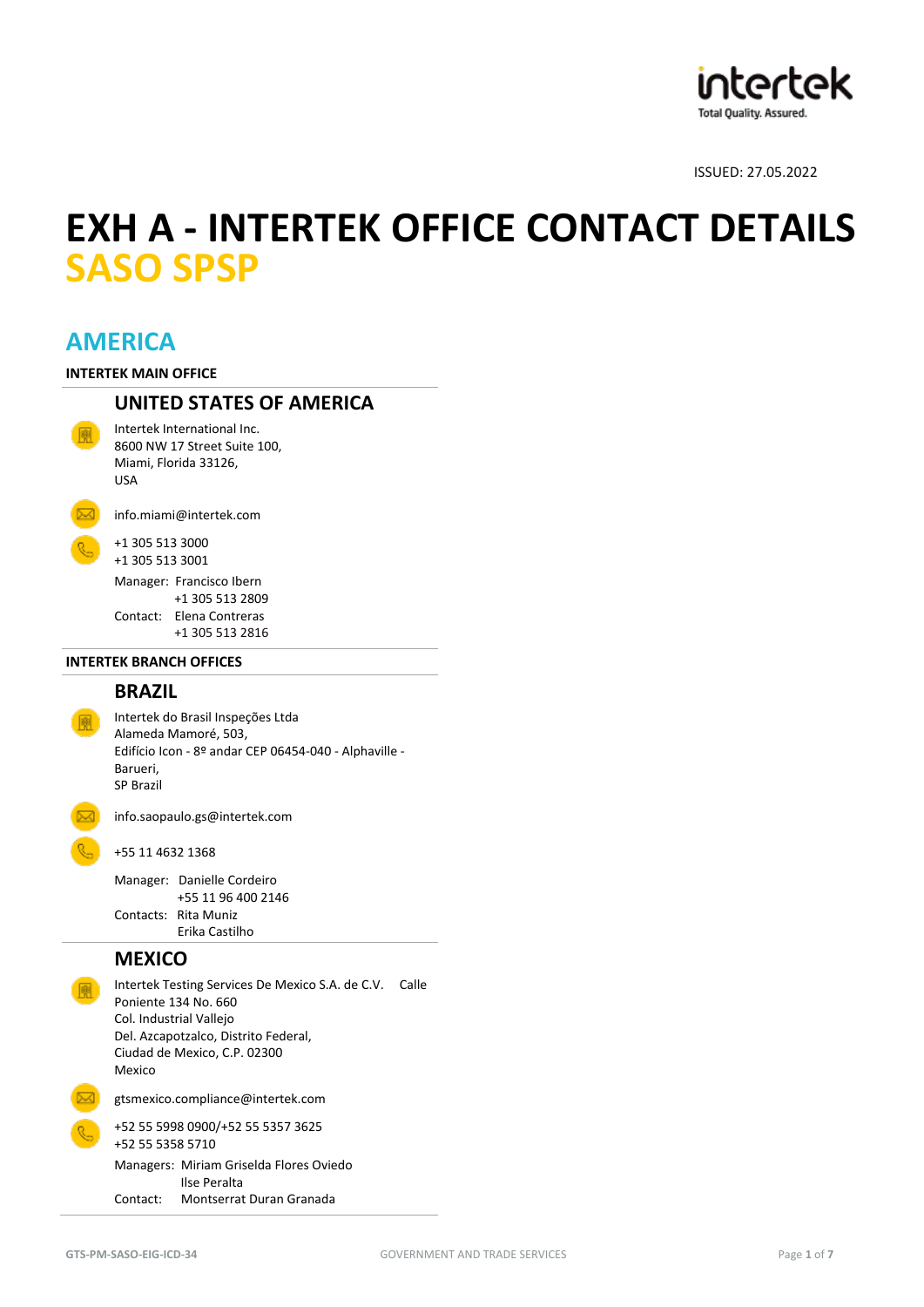

# **MIDDLE EAST & NORTH AFRICA**

#### **INTERTEK MAIN OFFICE**

# **UNITED ARAB EMIRATES**

Intertek International Ltd, Dubai Branch Government and Trade Services Middle East 14th Floor, The Tower Plaza Hotel, Dubai, Sheikh Zayed Road, P.O. Box 26290 Dubai, UAE

[info.dubai.gs@intertek.com](mailto:info.dubai.gs@intertek.com)

Manager: Husny Saeed Contact: Laila Moghrabi

+971 4 317 8777 / +971 4 331 6883

#### **INTERTEK BRANCH OFFICE**

# **EGYPT**

| Intertek Egypt for Testing Services<br>2nd Fl, Block 13001, Piece 15, Street 13,<br>First Industrial Zone,<br>Next to Abou Ghali Motors<br>El Obour City, Post Code 18111<br>Cairo, Egypt |
|-------------------------------------------------------------------------------------------------------------------------------------------------------------------------------------------|
| egy.csc@intertek.com                                                                                                                                                                      |
| +20 02 448 128 44 to 46                                                                                                                                                                   |
| Hossam Yassin<br>+20 0 100 809 8659<br>Khaled Mahmoud<br>+20 0 102 747 8917                                                                                                               |
| <b>JORDAN</b>                                                                                                                                                                             |
| Um Uthinah,<br>Saaed Bin Abi Waqqas St.,<br>29 Naouri Building,<br>Amman, Jordan                                                                                                          |
| co-jordan@naouri.com                                                                                                                                                                      |
| +96 2 6 500 4000 Ext. 7524<br>+96 2 6 500 4017<br>Contact: Kareem Naouri<br>+96 2 6 500 4000 Ext. 7500                                                                                    |
| <b>TURKEY</b>                                                                                                                                                                             |
| Intertek Kalite Servisleri Ltd. Şti.<br>Merkez Mah. Sanayi Cd. No:23<br>Altindag Plaza<br>34197 Yenibosna<br>Istanbul, Turkey                                                             |
| info.turkey.gs@intertek.com                                                                                                                                                               |
| +90 212 496 46 46 / +90 212 503 63 37                                                                                                                                                     |
| Manager: Evrim Uygun<br>Hurkan Yazagac<br>Contact:                                                                                                                                        |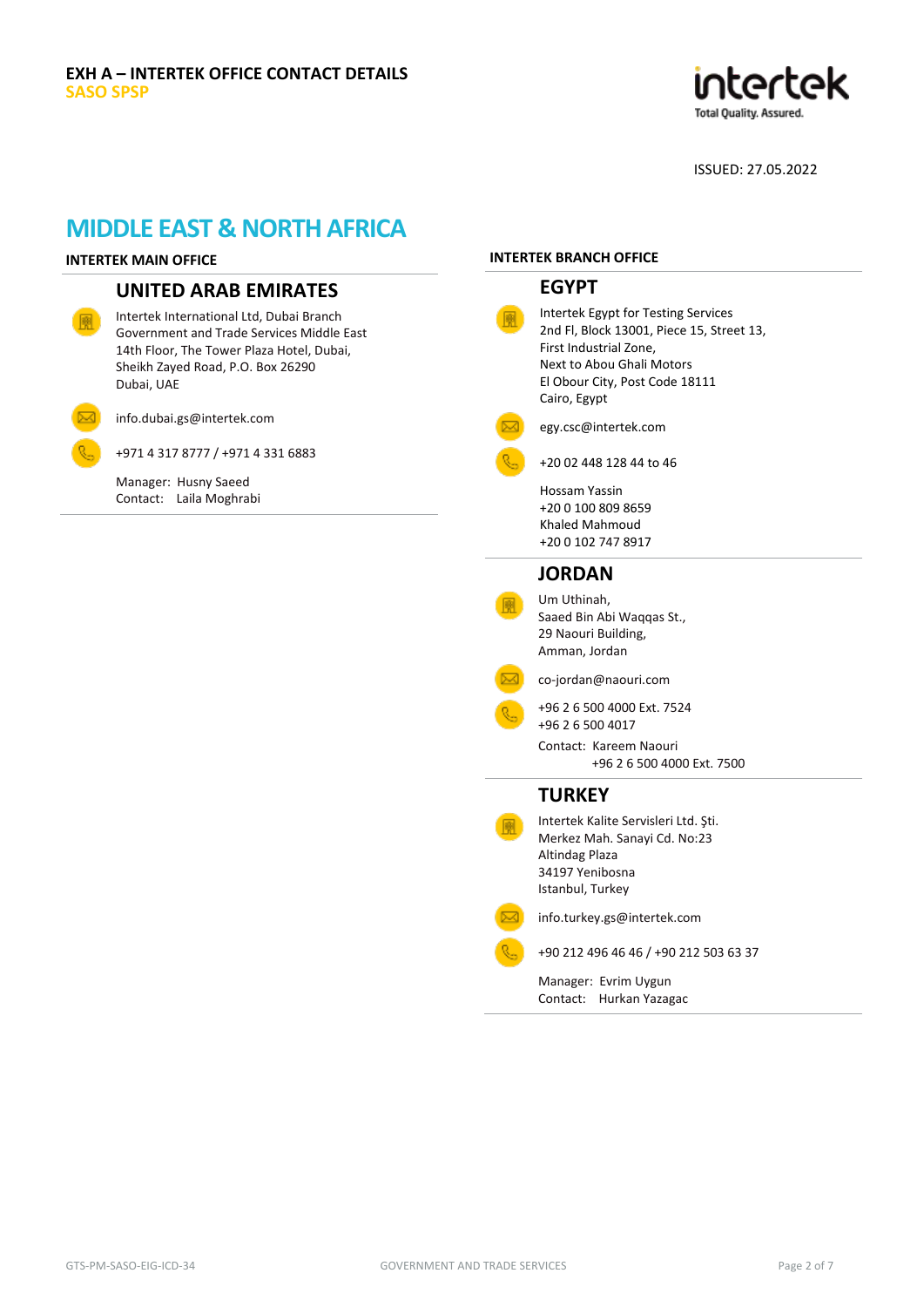

# **ASIA & AUSTRALIA REGION**

#### **INTERTEK MAIN OFFICE**

### **CHINA SHANGHAI**

Intertek Testing Services Ltd. Shanghai 4th Floor, Buildings 15 & 16, 1988 Chang Zhong Rd., Shanghai, China 200435

[info.shanghai.gs@intertek.com](mailto:info.shanghai.gs@intertek.com)

+86 21 5339 7766 +86 21 5339 7785 +86 136 6159 9370

> Manager: Owen Ye Contacts: Kathleen Zhang

 +86 186 1689 7156 Stefanie Duan +86 136 6159 9370

#### **CHINA DALIAN (SATELLITE OFFICE)**

Intertek Government & Trade Services Room 1605-1608, Haigang Building, No.12 Changjiang Road, Zhongshan District, Dalian, Liaoning China 116001

+86 411 8262 5283

[Info.shanghai.gs@intertek.com](mailto:Info.shanghai.gs@intertek.com)

Manager: Owen Ye Contact: Aries Wang +86 138 4085 1122

### **CHINA YIWU (SATELLITE OFFICE)**

Intertek Government & Trade Services 6 Building 1 layer, Bin'an Road 1180 Huaye Hi-Tech Industry Park, Binjiang District, Hangzhou, China

[info.shanghai.gs@intertek.com](mailto:info.shanghai.gs@intertek.com)

Manager: Owen Ye Contact: Richard Wang +86 180 0689 7909

#### **INTERTEK BRANCH OFFICES**

| INTERTEK BRANCH OFFICES                                                                                                                                                      |
|------------------------------------------------------------------------------------------------------------------------------------------------------------------------------|
| <b>BANGLADESH</b>                                                                                                                                                            |
| Intertek Bangladesh Ltd.<br>Intertek House Phoenix Tower<br>3rd Floor 407,<br>Tejgoan Industrial Area Dhaka - 1208 Bangladesh                                                |
| info.bgd.gts@intertek.com                                                                                                                                                    |
| +88 096 6677 6669                                                                                                                                                            |
| Manager: M. Azadul Islam<br>+88 0171 301 3315                                                                                                                                |
| <b>HONG KONG SAR, CHINA</b>                                                                                                                                                  |
| Intertek Testing Services Hong Kong Ltd.<br>5B Garment Centre,<br>576 Castle Peak Road,<br>Kowloon Hong Kong SAR,<br>China Mainland                                          |
| info.hongkong.gs@intertek.com                                                                                                                                                |
| +852 2 310 9923<br>+852 2 370 2284                                                                                                                                           |
| Manager: Ato To<br>Contacts: Angela Yu<br>Michael Li                                                                                                                         |
| <b>CHINA NINGBO</b>                                                                                                                                                          |
| Intertek Government & Trade Services<br>5th Floor East No.6 Building<br>Lingyun Industry Park, No.1177 Lingyun Rd., Ningbo<br>National Hi-Tech Zone,<br>Ningbo, 315000 China |
| info.shanghai.gs@intertek.com                                                                                                                                                |
| +86 574 8818 3658<br>+86 574 8818 3657                                                                                                                                       |
|                                                                                                                                                                              |

Manager: Owen Ye Contact: Brian Guo +861 88 6867 8262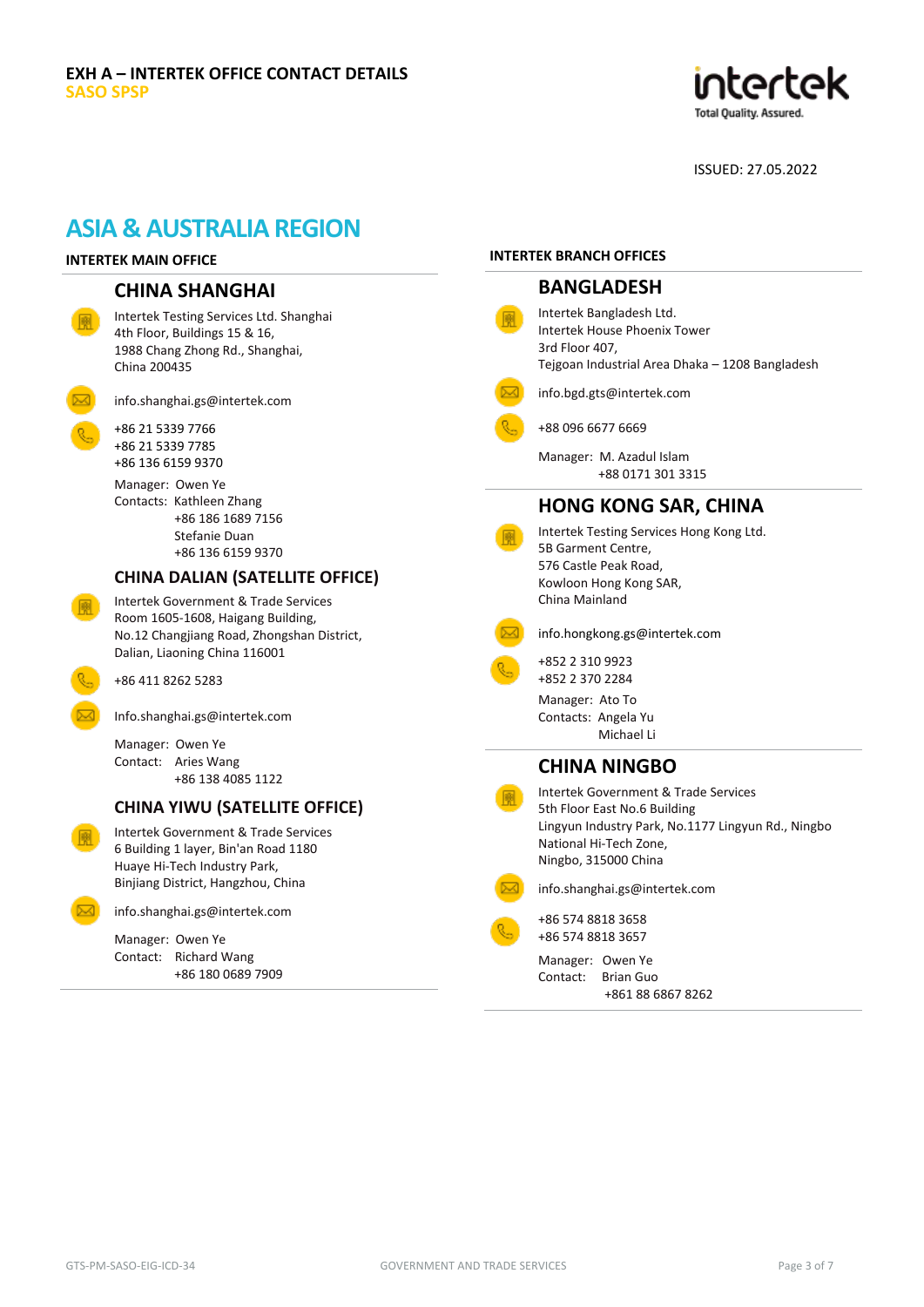

# **ASIA & AUSTRALIA REGION**

#### **INTERTEK BRANCH OFFICES**

#### **CHINA GUANGZHOU**

info.guangzhou.gs@intertek.com

Intertek Testing Services Shenzhen Ltd. GZ GDD E601, No.7-2 Caipin Road, Guangzhou Science City, GETDD Guangzhou China 510663



+86 20 8213 9122 +86 20 3220 6081

Managers: Owen Ye Eric Han +86 181 2238 2221/+86 137 6086 3332 Contact: Star Jiang +86 181 7883 0730

### **CHINA XIAMEN (SATELLITE OFFICE)**

Intertek Government & Trade Services Room 2B/2C/2D, Xingtel Building, Chuangxin Road Torch Industrial District, Xiamen, Fujian China 361006

+86 592 8063 339

[info.guangzhou.gs@intertek.com](mailto:info.guangzhou.gs@intertek.com)

Manager: Owen Ye Contact: Hill Huang +86 180 5064 9958

### **CHINA QINGDAO**

Intertek Government & Trade Services Building 11, No.177 Zhuzhou Road, Laoshan District, Qingdao, China 266101



[info.shanghai.gs@intertek.com](mailto:info.shanghai.gs@intertek.com)

+865 32 8099 3267 +86 532 8099 3737

Manager: Owen Ye Contact: Sarah Duan +86 189 5426 9191

### **INDIA**

Intertek India Private Ltd. 401 Everest House, 4th Fl. 6 Suren Road, Andheri (East) Mumbai – 400093 India

[info.mumbai.gs@intertek.com](mailto:info.mumbai.gs@intertek.com)

+91 22 6693 4848 / +91 22 6693 4800

Manager: Sridhar Raghavan Contacts: Gladys Pandhi Rajul Navalkar

#### **INTERTEK BRANCH OFFICES**

| <b>INDONESIA</b>                                                                                                                                             |
|--------------------------------------------------------------------------------------------------------------------------------------------------------------|
| PT Citrabuana Indoloka<br>Jl. Raya Bogor KM. 28<br>Jakarta Timur 13710,<br>Indonesia                                                                         |
| info.indonesia.gs@intertek.com                                                                                                                               |
| +62 21 2938 4454<br>+62 21 2938 4465<br>Manager: Muhammad Iqbal Haris<br>+62 811 122 0474                                                                    |
| <b>JAPAN</b>                                                                                                                                                 |
| Intertek Testing Services (Japan) KK<br>Pier City Shibaura Bldg.<br>4F 3-18-1 Kaigan, Minato-ku,<br>Tokyo, 108-0022,<br>Japan                                |
| info.tokyo.gs@intertek.com                                                                                                                                   |
| +81 3 3669 1082<br>+81 3 3669 1085<br>Contacts: Sachio Inaba<br>+81 80 2071 3082<br><b>Belle Lee</b><br>Sherrie Jane Figueroa                                |
| <b>MALAYSIA</b>                                                                                                                                              |
| ITS Testing Services (M) Sdn Bhd<br>D-28-3, Level 28, Menara Suezcap 1<br>No. 2, Jalan Kerinchi,<br>Gerbang Kerinchi Lestari 59200 Kuala Lumpur,<br>Malaysia |
| info.malaysia.gs@intertek.com                                                                                                                                |
| +6017 342 5813/+6017 342 5193                                                                                                                                |
| Manager: Doreen Tan<br>+6017 900 2625                                                                                                                        |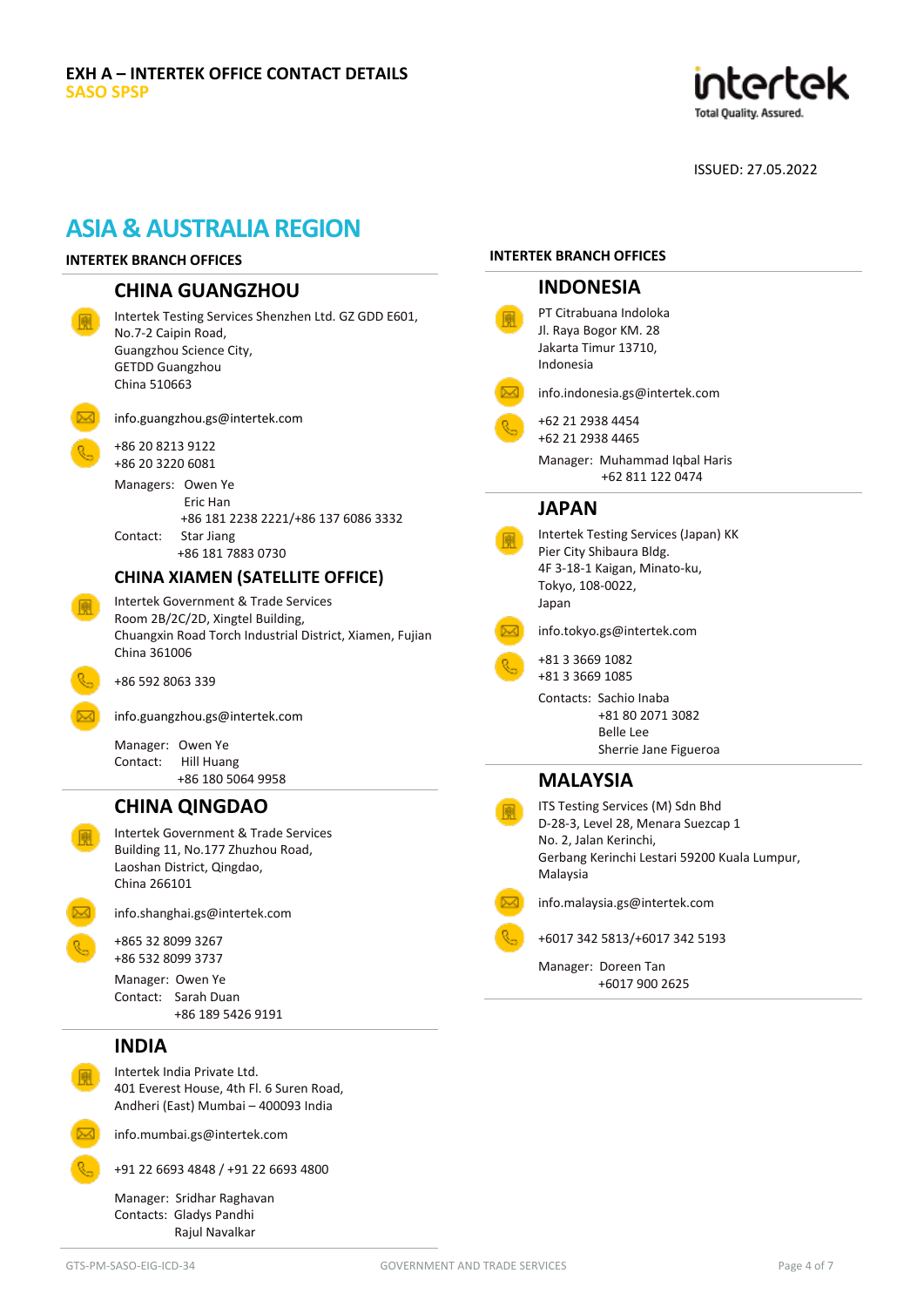

**INTERTEK BRANCH OFFICES**

# **ASIA & AUSTRALIA REGION**

# **INTERTEK BRANCH OFFICES**

| <b>PAKISTAN</b>                                                                               | <b>TAIWAN, GREATER CHINA</b>                                                                                                |
|-----------------------------------------------------------------------------------------------|-----------------------------------------------------------------------------------------------------------------------------|
| Intertek Pakistan (Pvt.) Ltd.<br><b>Intertek House</b><br>Plot No. 1-5/11-A<br>Sector-5       | Intertek Testing Services Ltd<br>8F, No.423, Ruiguang Road,<br>Neihu District, Taipei 11492,<br><b>Taiwan Greater China</b> |
| Korangi Industrial Area,<br>Karachi, Pakistan                                                 | gsapac.twn.info@intertek.com                                                                                                |
| nawaz.chughtai@intertek.com                                                                   | +886 2 6602 2888 Ext. 796<br>+886 2 6602 2889                                                                               |
| +92 21 3515 1127 to 31                                                                        | Manager: Serina Lu<br>+886 9 7295 3797                                                                                      |
| Manager: Nawaz Chughtai<br>+92 304 222 5305<br>+92 333 222 8094                               | <b>THAILAND</b><br>Intertek Testing Services (Thailand)                                                                     |
| <b>PHILIPPINES</b>                                                                            | 3 Sukhumvit 105 Road (Soi Lasalle 29),                                                                                      |
| Intertek International Ltd.                                                                   | Bangna, Bangkok 10260<br>Thailand                                                                                           |
| 3rd Floor Intertek Building<br>2307 Chino Roces Avenue Extension<br>Makati City, 1231         | info.thailand.gs@intertek.com                                                                                               |
| Philippines                                                                                   | +66 2765 2837                                                                                                               |
| info.philippines.gs@intertek.com                                                              | Manager: Panachakorn Pongpipatpaiboon<br>+66 95 8476645                                                                     |
| +632 8819 5841 to 47 Loc. 217                                                                 | <b>VIETNAM</b>                                                                                                              |
| Manager: Alexander Javier<br>+63 998 991 0366                                                 | <b>Intertek Vietnam</b><br>6th Floor, SOHO Biz Office Building,                                                             |
| <b>SINGAPORE</b>                                                                              | 38 Huynh Lan Khanh Str, Ward 2,                                                                                             |
| Intertek Testing Services (Singapore) Pte Ltd.<br>10 Ubi Crescent,                            | Tan Binh District,<br>Ho Chi Minh City, Vietnam                                                                             |
| Ubi Tech Park #04-26<br>Singapore 408564                                                      | info.vietnam.gs@intertek.com                                                                                                |
| info.singapore.gs@intertek.com                                                                | +84 28 7305 1088 (Ext. 641)<br>+84 8 6297 1198                                                                              |
| +65 8 427 5880/+ 65 9 645 2160<br>+65 6 805 0446/+ 65 6 805 0448                              | Manager: Cuong Pham<br>+84 984 606 072/+84 981 523 539                                                                      |
| Manager: Doreen Tan<br>+65 9 144 2285                                                         | <b>VIETNAM HAI PHONG (SATELLITE OFFICE)</b>                                                                                 |
| <b>SOUTH KOREA</b>                                                                            | Intertek Vietnam<br>105 Success Building,<br>3 Le Thanh Tong Street,                                                        |
| Intertek Testing Services Korea<br>5F Intertek Building<br>3 Gongdan-ro 160beon-gil Gunpo-si, | Ngo Quyen District,<br>Hai Phong City, Vietnam                                                                              |
| Gyeonggi-do Korea 15845                                                                       | info.vietnam.gs@intertek.com                                                                                                |
| info.seoul.gs@intertek.com                                                                    | +84 936 768 986/+84 971 463 311                                                                                             |
| +82 2 775 5255 / +82 2 775 5266                                                               | Manager: Cuong Pham<br>Contact: Minh Pham                                                                                   |
| Manager: Monica Kim<br>Contacts: Julie Kim                                                    |                                                                                                                             |

Paul Kim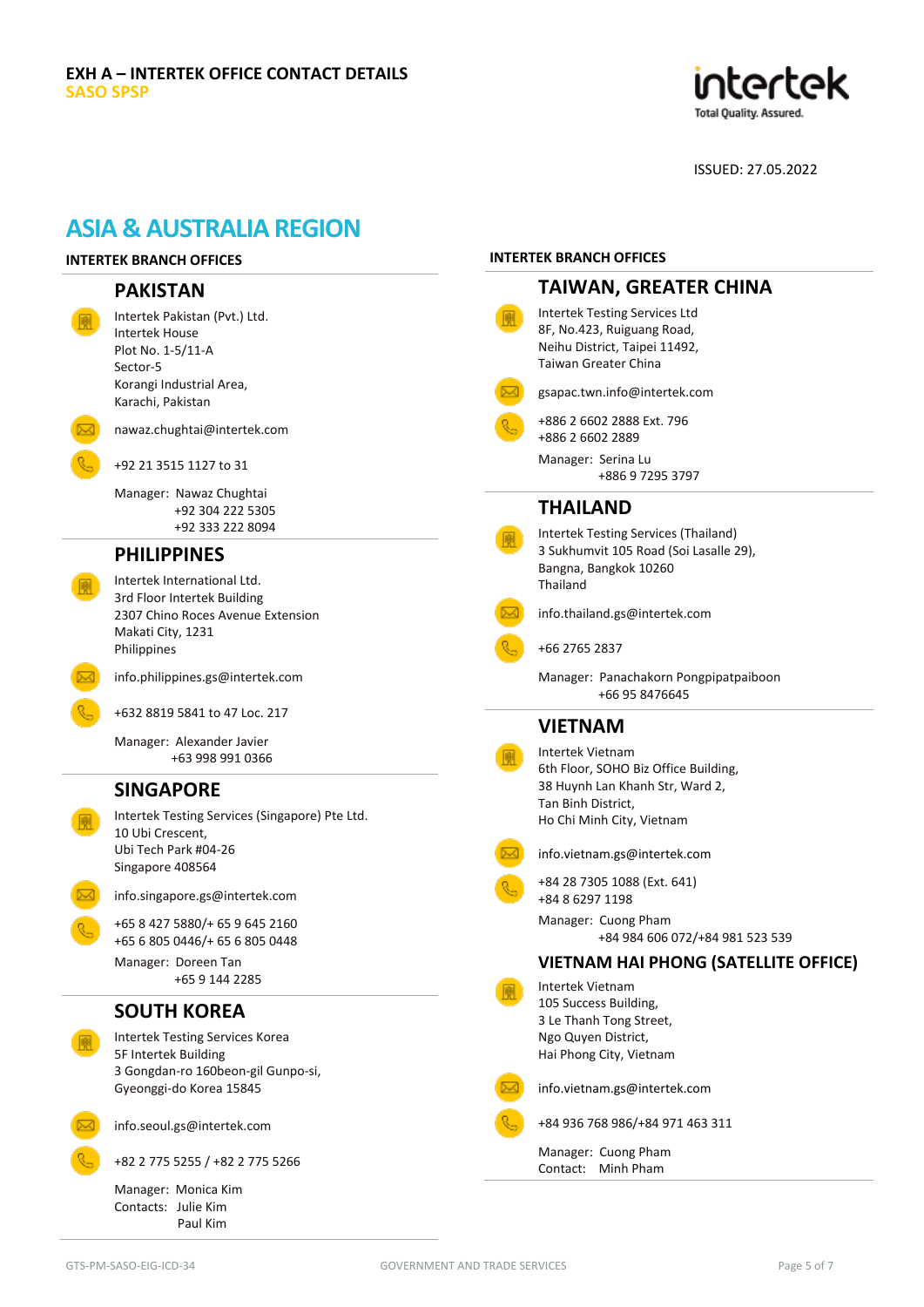

# **EUROPE REGION**

### **INTERTEK MAIN OFFICE**

# **UNITED KINGDOM**

| Intertek International I td<br>Academy Place,<br>1-9 Brook Street<br>Brentwood Essex<br>CM14 5NQ UK |
|-----------------------------------------------------------------------------------------------------|
| info.brentwood.gs@intertek.com                                                                      |
| +44 1277 223 255<br>+44 1277 223 400<br>+44 1277 220 127                                            |
| Manager: Tracy Bezuidenhout<br>Contacts: Emma Stevens<br>Charlotte Houchin<br>Svetlana Collier      |

### **INTERTEK BRANCH OFFICES**

| <b>FRANCE</b>                                                                                                       |
|---------------------------------------------------------------------------------------------------------------------|
| Intertek France<br>ZAC Ecoparc 2<br>27400 Heudebouville<br>France                                                   |
| info.paris.gs@intertek.com                                                                                          |
| +33 2 3263 3165                                                                                                     |
| Manager: Tracy Bezuidenhout<br>Contacts: Eva Delsaux<br>Laetitia Vagner<br>Natacha Le Bonniec                       |
| <b>GERMANY</b>                                                                                                      |
| Intertek Caleb Brett Germany GmbH<br>Georgswerder Bogen 3<br>D-21109 Hamburg,<br>Germany                            |
| info.hamburg@intertek.com                                                                                           |
| +49 40 558 225 000                                                                                                  |
| Manager: Irina Baerenwald<br>+49 160 907 2 4641                                                                     |
| <b>ITALY</b>                                                                                                        |
| Intertek Italia Spa<br>Via G. Miglioli 2/A<br>20063 Cernusco S/N (MI)<br>Italy                                      |
| info.milan.gs@intertek.com                                                                                          |
| +39 02 95383833                                                                                                     |
| Manager: Stefano Braghiroli<br>+39 34779 96661                                                                      |
| Contacts: Andrea Mambretti<br>Chiara Lasco                                                                          |
| <b>POLAND</b>                                                                                                       |
| Intertek Poland Sp. ZOO<br>ul. Cyprysowa 23B<br>02-265 Warszawa, Poland                                             |
| info.poland@intertek.com                                                                                            |
| +48 22 886 32 80                                                                                                    |
| Manager: Irina Baerenwald<br>Contacts: Malgorzata Rzeczkowska<br>+48 882 357 959<br>Olha Harmash<br>+48 539 531 099 |